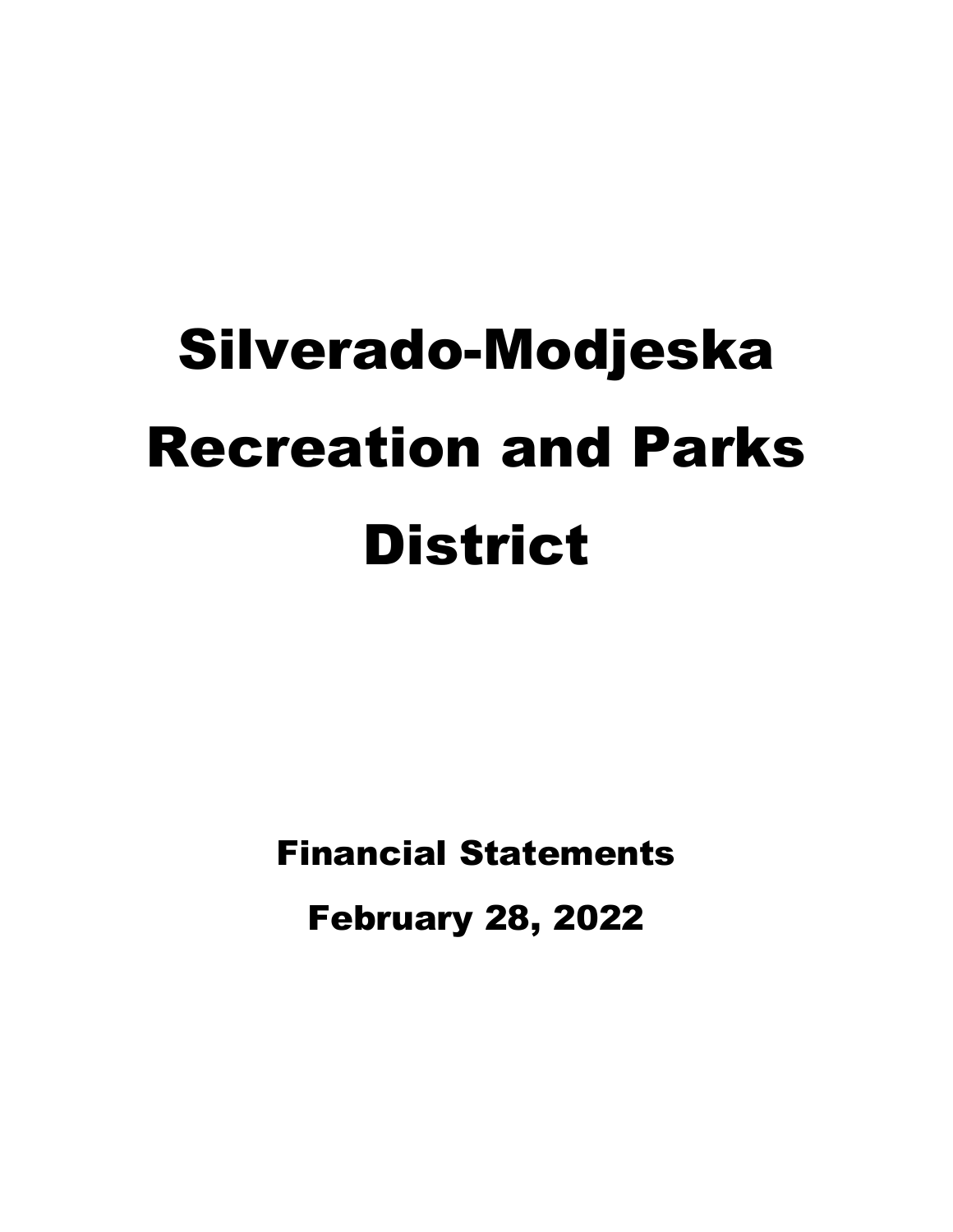## Profit and Loss February 2022

|                                                  |            | <b>TOTAL</b>              |
|--------------------------------------------------|------------|---------------------------|
|                                                  | FEB 2022   | JUL 2021 - FEB 2022 (YTD) |
| Income                                           |            |                           |
| 60000 Recreation Program Income                  |            | 45.00                     |
| 60001 Instructor Fees                            |            | 322.50                    |
| 60003 Silverado Summer Concert Series            |            | 3,591.00                  |
| 60007 Flea Market                                |            | 180.00                    |
| <b>Total 60000 Recreation Program Income</b>     |            | 4,138.50                  |
| 6210 Property Taxes - Current Secured            |            | 80,638.85                 |
| 6220 Property Taxes-Curr Unsecured               |            | 597.62                    |
| 6280 Property Tax-Curr Supplemental              | 30.48      | 310.66                    |
| 6540 Penalties & Costs on Deling Tax             | $-8.55$    | $-58.25$                  |
| 6610 Interest                                    | 41.66      | 798.05                    |
| 6620 Rents and Concessions                       | $-100.00$  | 1,890.00                  |
| 6920 Grant Income                                |            | 108,681.00                |
| 7400 Bond Fire Donations                         |            |                           |
| 7401 Storm Damage (Bond) Donations               |            | 100.00                    |
| <b>Total 7400 Bond Fire Donations</b>            |            | 100.00                    |
| 7960 Donations/Gifts                             |            | 1,440.00                  |
| <b>Total Income</b>                              | $$ -36.41$ | \$198,536.43              |
| <b>GROSS PROFIT</b>                              | $$ -36.41$ | \$198,536.43              |
| Expenses                                         |            |                           |
| 0702 Telephone                                   | 394.36     | 3,116.59                  |
| 1100 Insurance                                   |            | 7,122.21                  |
| 1300 Maintenance - Equipment                     |            | 430.56                    |
| 1400 Maintenance - Bldgs & Improvs               |            | 49.56                     |
| 14001 Landscaping                                | 600.00     | 5,255.00                  |
| 14002 Repairs & Renovations (Minor)              | 389.95     | 2,331.80                  |
| 14003 Construction & Renovations                 |            | 2,408.96                  |
| 14004 Janitorial                                 |            | 2,862.50                  |
| Total 1400 Maintenance - Bldgs & Improvs         | 989.95     | 12,907.82                 |
| 1500 Donations                                   | 2,500.00   | 2,500.00                  |
| 1600 Memberships                                 | 503.00     | 1,366.30                  |
| 1700 Miscellaneous Expense                       | 506.95     | 506.95                    |
| 1800 Office Expense                              |            | 309.63                    |
| 1900 Professional/Specialized Srvcs              |            |                           |
| 19001 Audit Services                             | 750.00     | 750.00                    |
| 19002 Legal Services                             | 240.00     | 2,400.00                  |
| 19006 Bookkeeping                                | 750.00     | 7,500.00                  |
| 19009 Website Maintenance                        | 205.50     | 483.00                    |
| <b>Total 1900 Professional/Specialized Srvcs</b> | 1,945.50   | 11,133.00                 |
| 2000 Publications and Legal Notices              | 285.00     | 285.00                    |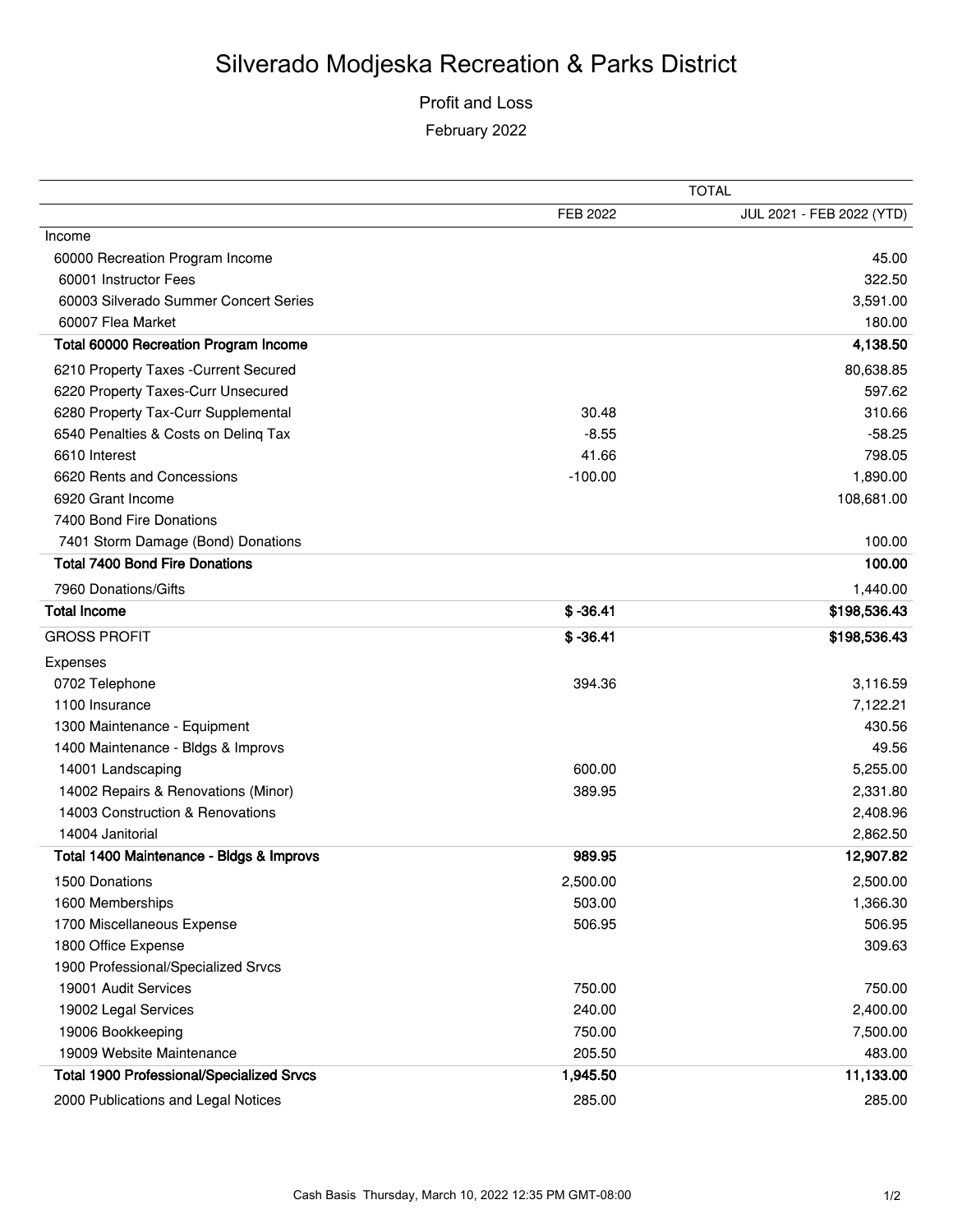Profit and Loss February 2022

|                                               |               | <b>TOTAL</b>              |
|-----------------------------------------------|---------------|---------------------------|
|                                               | FEB 2022      | JUL 2021 - FEB 2022 (YTD) |
| 2800 Utilities                                |               |                           |
| 28001 Electricity                             | 53.97         | 472.68                    |
| 28002 Waste Disposal                          | 457.00        | 3,416.31                  |
| 28003 Portable Toilets/Septic                 |               | 1,520.00                  |
| 28005 Water                                   | 315.87        | 3,200.63                  |
| <b>Total 2800 Utilities</b>                   | 826.84        | 8,609.62                  |
| 4002 Bond Fire Expenses                       |               | 946.00                    |
| 4003 Storm Damage (Bond) Expenses             |               | 1,320.91                  |
| <b>Total 4002 Bond Fire Expenses</b>          |               | 2,266.91                  |
| 50000 Recreation Program Expense              |               | 187.70                    |
| 50002 Lunch Bunch Expenses                    | 26.01         | 909.47                    |
| 50003 Silverado Summer Concerts               |               | 1,605.64                  |
| <b>Total 50000 Recreation Program Expense</b> | 26.01         | 2,702.81                  |
| 6050 Bank Charges/Fees                        |               | 129.00                    |
| 6800 Payroll Expense                          | 165.83        | 2,701.06                  |
| <b>Total Expenses</b>                         | \$8,143.44    | \$56,087.46               |
| <b>NET OPERATING INCOME</b>                   | $$ -8,179.85$ | \$142,448.97              |
| Other Expenses                                |               |                           |
| <b>Reconciliation Discrepancies</b>           | $-13.09$      | $-13.09$                  |
| <b>Total Other Expenses</b>                   | $$ -13.09$    | $$ -13.09$                |
| <b>NET OTHER INCOME</b>                       | \$13.09       | \$13.09                   |
| <b>NET INCOME</b>                             | $$ -8,166.76$ | \$142,462.06              |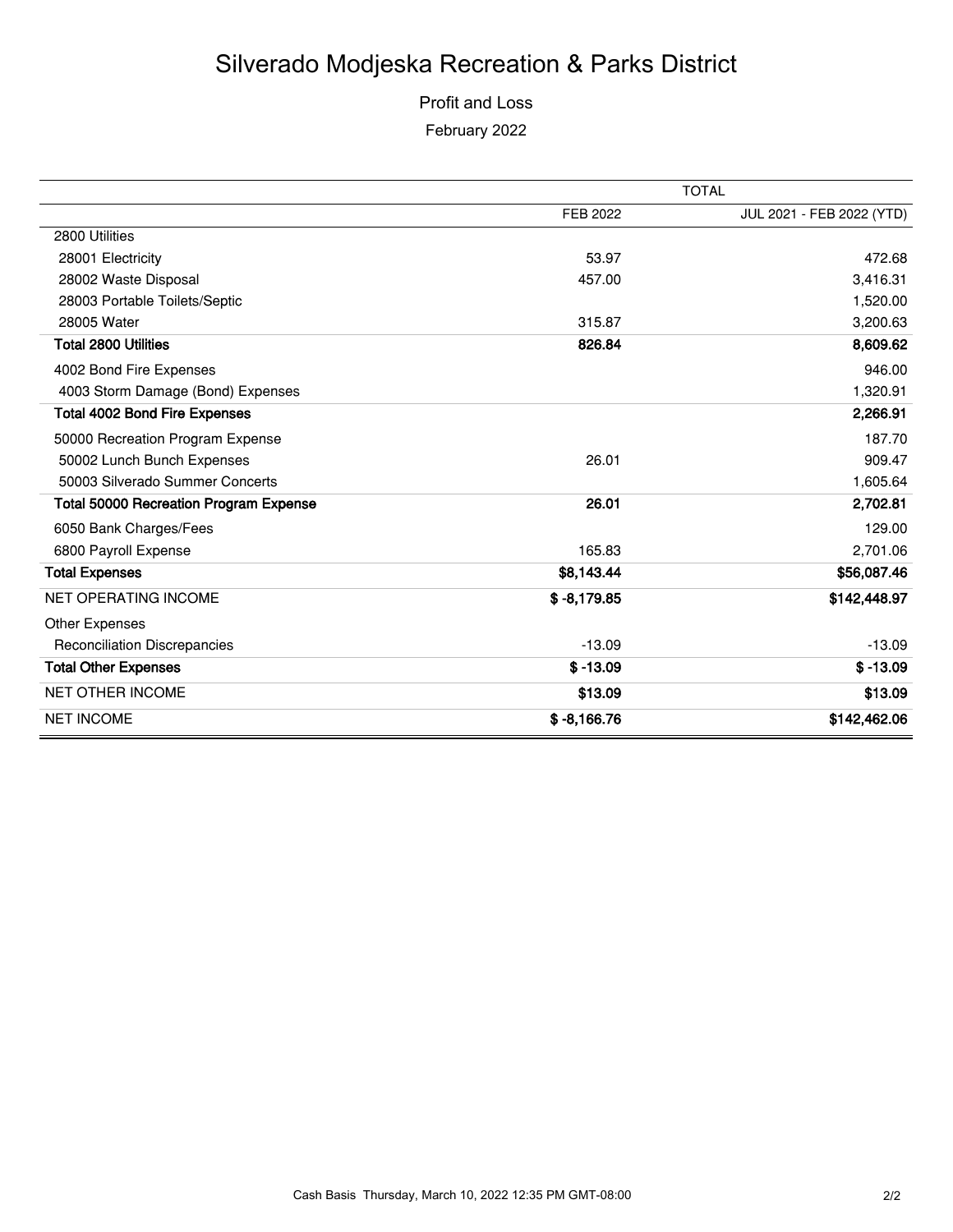Profit and Loss, YTD

July 2021 - February 2022

|                                          | <b>JUL 2021</b> | AUG 2021   | <b>SEP 2021</b> | <b>OCT 2021</b> | <b>NOV 2021</b> | <b>DEC 2021</b> | <b>JAN 2022</b> | FEB 2022   | <b>TOTAL</b> |
|------------------------------------------|-----------------|------------|-----------------|-----------------|-----------------|-----------------|-----------------|------------|--------------|
| Income                                   |                 |            |                 |                 |                 |                 |                 |            |              |
| 60000 Recreation Program Income          |                 |            |                 |                 |                 |                 | 45.00           |            | \$45.00      |
| 60001 Instructor Fees                    |                 |            | 60.00           |                 |                 |                 | 262.50          |            | \$322.50     |
| 60003 Silverado Summer Concert Series    | 2,520.00        |            | 1,071.00        |                 |                 |                 |                 |            | \$3,591.00   |
| 60007 Flea Market                        | 120.00          |            |                 |                 |                 | 60.00           |                 |            | \$180.00     |
| Total 60000 Recreation Program Income    | 2,640.00        |            | 1,131.00        |                 |                 | 60.00           | 307.50          |            | \$4,138.50   |
| 6210 Property Taxes - Current Secured    | 215.05          |            |                 |                 | 4,018.83        | 71,363.87       | 5,041.10        |            | \$80,638.85  |
| 6220 Property Taxes-Curr Unsecured       |                 |            | 385.88          |                 |                 |                 | 211.74          |            | \$597.62     |
| 6280 Property Tax-Curr Supplemental      | 83.53           | 10.55      | 3.21            | 36.70           | 35.74           | 30.66           | 79.79           | 30.48      | \$310.66     |
| 6540 Penalties & Costs on Deling Tax     | $-1.60$         | $-9.61$    | $-9.63$         | $-9.34$         | $-9.34$         | $-4.70$         | $-5.48$         | $-8.55$    | $$ -58.25$   |
| 6610 Interest                            | 214.89          | 77.51      | 95.73           | 98.21           | 95.51           | 90.43           | 84.11           | 41.66      | \$798.05     |
| 6620 Rents and Concessions               | 50.00           | 300.00     | 400.00          |                 | 415.00          |                 | 825.00          | $-100.00$  | \$1,890.00   |
| 6920 Grant Income                        |                 |            |                 |                 |                 |                 | 108,681.00      |            | \$108,681.00 |
| 7400 Bond Fire Donations                 |                 |            |                 |                 |                 |                 |                 |            | \$0.00       |
| 7401 Storm Damage (Bond) Donations       |                 |            |                 |                 |                 | 100.00          |                 |            | \$100.00     |
| <b>Total 7400 Bond Fire Donations</b>    |                 |            |                 |                 |                 | 100.00          |                 |            | \$100.00     |
| 7960 Donations/Gifts                     | 555.00          | 885.00     |                 |                 |                 |                 |                 |            | \$1,440.00   |
| <b>Total Income</b>                      | \$3,756.87      | \$1,263.45 | \$2,006.19      | \$125.57        | \$4,555.74      | \$71,640.26     | \$115,224.76    | $$ -36.41$ | \$198,536.43 |
| <b>GROSS PROFIT</b>                      | \$3,756.87      | \$1,263.45 | \$2,006.19      | \$125.57        | \$4,555.74      | \$71,640.26     | \$115,224.76    | $$ -36.41$ | \$198,536.43 |
| Expenses                                 |                 |            |                 |                 |                 |                 |                 |            |              |
| 0702 Telephone                           | 384.25          | 384.05     | 383.64          | 389.54          | 393.81          | 393.50          | 393.44          | 394.36     | \$3,116.59   |
| 1100 Insurance                           |                 | 6,951.50   |                 |                 |                 |                 | 170.71          |            | \$7,122.21   |
| 1300 Maintenance - Equipment             | 128.38          |            | 189.67          |                 |                 | 11.98           | 100.53          |            | \$430.56     |
| 1400 Maintenance - Bldgs & Improvs       |                 | 49.56      |                 |                 |                 |                 |                 |            | \$49.56      |
| 14001 Landscaping                        | 125.00          | 1,280.00   | 850.00          | 600.00          | 600.00          | 600.00          | 600.00          | 600.00     | \$5,255.00   |
| 14002 Repairs & Renovations (Minor)      |                 |            |                 | 374.85          |                 | 1,567.00        |                 | 389.95     | \$2,331.80   |
| 14003 Construction & Renovations         |                 |            |                 | 408.96          | 2,000.00        |                 |                 |            | \$2,408.96   |
| 14004 Janitorial                         |                 | 375.00     | 412.50          | 550.00          | 550.00          | 487.50          | 487.50          |            | \$2,862.50   |
| Total 1400 Maintenance - Bldgs & Improvs | 125.00          | 1,704.56   | 1,262.50        | 1,933.81        | 3,150.00        | 2,654.50        | 1,087.50        | 989.95     | \$12,907.82  |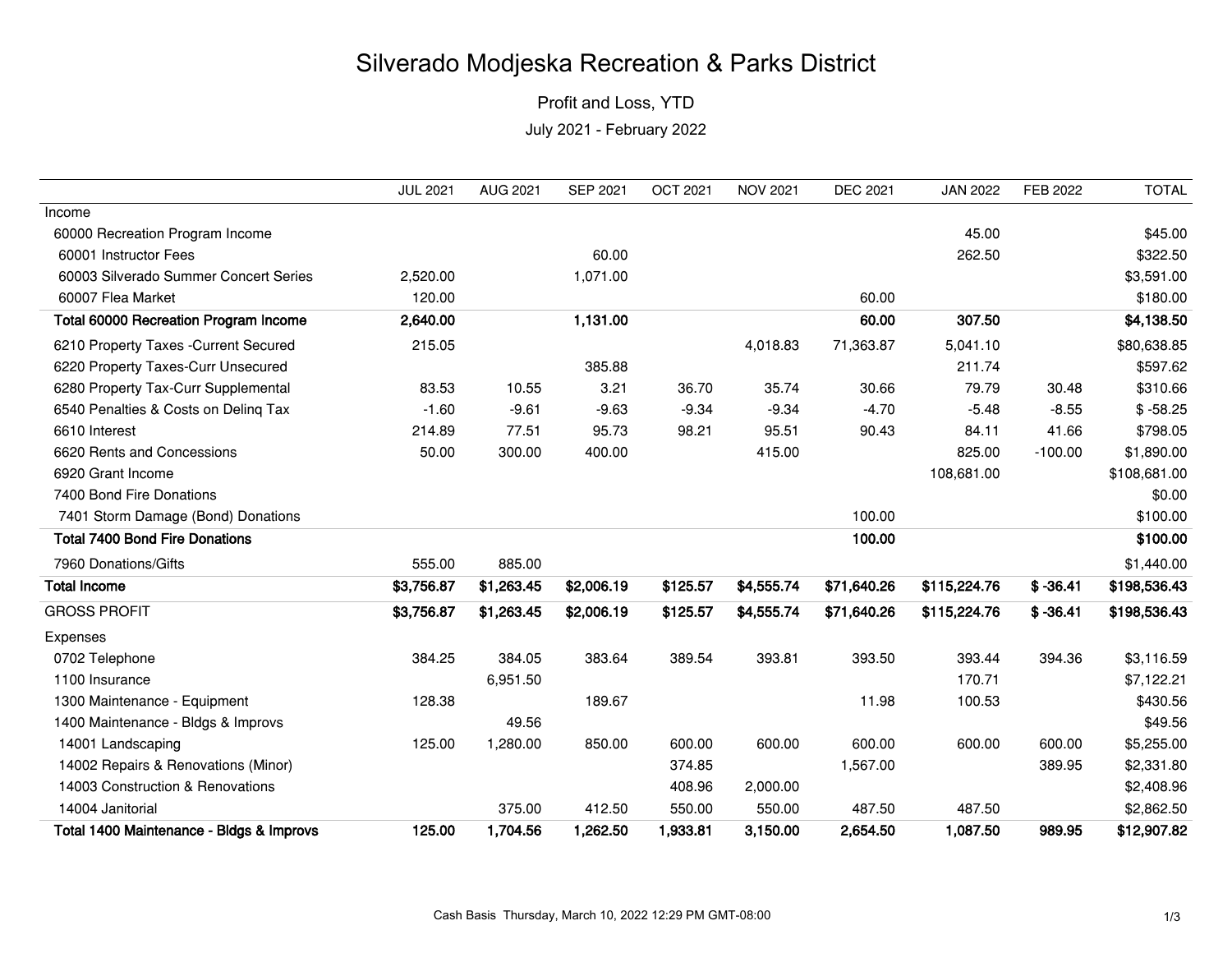Profit and Loss, YTD

July 2021 - February 2022

|                                                  | <b>JUL 2021</b> | <b>AUG 2021</b> | <b>SEP 2021</b> | <b>OCT 2021</b> | <b>NOV 2021</b> | <b>DEC 2021</b> | <b>JAN 2022</b> | FEB 2022      | <b>TOTAL</b> |
|--------------------------------------------------|-----------------|-----------------|-----------------|-----------------|-----------------|-----------------|-----------------|---------------|--------------|
| 1500 Donations                                   |                 |                 |                 |                 |                 |                 |                 | 2,500.00      | \$2,500.00   |
| 1600 Memberships                                 | 463.30          | 400.00          |                 |                 |                 |                 |                 | 503.00        | \$1,366.30   |
| 1700 Miscellaneous Expense                       |                 |                 |                 |                 |                 |                 |                 | 506.95        | \$506.95     |
| 1800 Office Expense                              |                 |                 | 89.95           |                 |                 | 219.68          |                 |               | \$309.63     |
| 1900 Professional/Specialized Srvcs              |                 |                 |                 |                 |                 |                 |                 |               | \$0.00       |
| 19001 Audit Services                             |                 |                 |                 |                 |                 |                 |                 | 750.00        | \$750.00     |
| 19002 Legal Services                             | 225.00          | 975.00          |                 |                 |                 | 240.00          | 720.00          | 240.00        | \$2,400.00   |
| 19006 Bookkeeping                                | 2,250.00        | 750.00          | 750.00          | 750.00          | 750.00          | 750.00          | 750.00          | 750.00        | \$7,500.00   |
| 19009 Website Maintenance                        | 62.25           |                 | 39.00           | 129.75          | 46.50           |                 |                 | 205.50        | \$483.00     |
| <b>Total 1900 Professional/Specialized Srvcs</b> | 2,537.25        | 1,725.00        | 789.00          | 879.75          | 796.50          | 990.00          | 1,470.00        | 1,945.50      | \$11,133.00  |
| 2000 Publications and Legal Notices              |                 |                 |                 |                 |                 |                 |                 | 285.00        | \$285.00     |
| 2800 Utilities                                   |                 |                 |                 |                 |                 |                 |                 |               | \$0.00       |
| 28001 Electricity                                | 76.31           | 61.63           | 59.82           | 58.64           | 50.31           | 57.86           | 54.14           | 53.97         | \$472.68     |
| 28002 Waste Disposal                             | 505.79          | 396.56          | 521.19          | 400.82          | 762.00          | 305.00          | 67.95           | 457.00        | \$3,416.31   |
| 28003 Portable Toilets/Septic                    |                 |                 |                 |                 |                 |                 | 1,520.00        |               | \$1,520.00   |
| 28005 Water                                      | 406.40          | 383.49          | 622.79          | 540.75          | 462.41          | 192.02          | 276.90          | 315.87        | \$3,200.63   |
| Total 2800 Utilities                             | 988.50          | 841.68          | 1,203.80        | 1,000.21        | 1,274.72        | 554.88          | 1,918.99        | 826.84        | \$8,609.62   |
| 4002 Bond Fire Expenses                          | 946.00          |                 |                 |                 |                 |                 |                 |               | \$946.00     |
| 4003 Storm Damage (Bond) Expenses                |                 |                 |                 |                 |                 | 1,021.60        | 299.31          |               | \$1,320.91   |
| <b>Total 4002 Bond Fire Expenses</b>             | 946.00          |                 |                 |                 |                 | 1,021.60        | 299.31          |               | \$2,266.91   |
| 50000 Recreation Program Expense                 |                 |                 |                 |                 |                 | 187.70          |                 |               | \$187.70     |
| 50002 Lunch Bunch Expenses                       |                 |                 | 154.51          | 317.27          | 355.63          | 56.05           |                 | 26.01         | \$909.47     |
| 50003 Silverado Summer Concerts                  | 359.81          | 1,114.31        |                 | 131.52          |                 |                 |                 |               | \$1,605.64   |
| <b>Total 50000 Recreation Program Expense</b>    | 359.81          | 1,114.31        | 154.51          | 448.79          | 355.63          | 243.75          |                 | 26.01         | \$2,702.81   |
| 6050 Bank Charges/Fees                           | 15.00           | 15.00           | 15.00           | 15.00           | 39.00           | 15.00           | 15.00           |               | \$129.00     |
| 6800 Payroll Expense                             |                 |                 |                 | 287.33          | 797.90          | 1,450.00        |                 | 165.83        | \$2,701.06   |
| <b>Total Expenses</b>                            | \$5,947.49      | \$13,136.10     | \$4,088.07      | \$4,954.43      | \$6,807.56      | \$7,554.89      | \$5,455.48      | \$8,143.44    | \$56,087.46  |
| <b>NET OPERATING INCOME</b>                      | $$ -2,190.62$   | $$ -11,872.65$  | $$ -2,081.88$   | $$ -4,828.86$   | $$ -2,251.82$   | \$64,085.37     | \$109,769.28    | $$ -8,179.85$ | \$142,448.97 |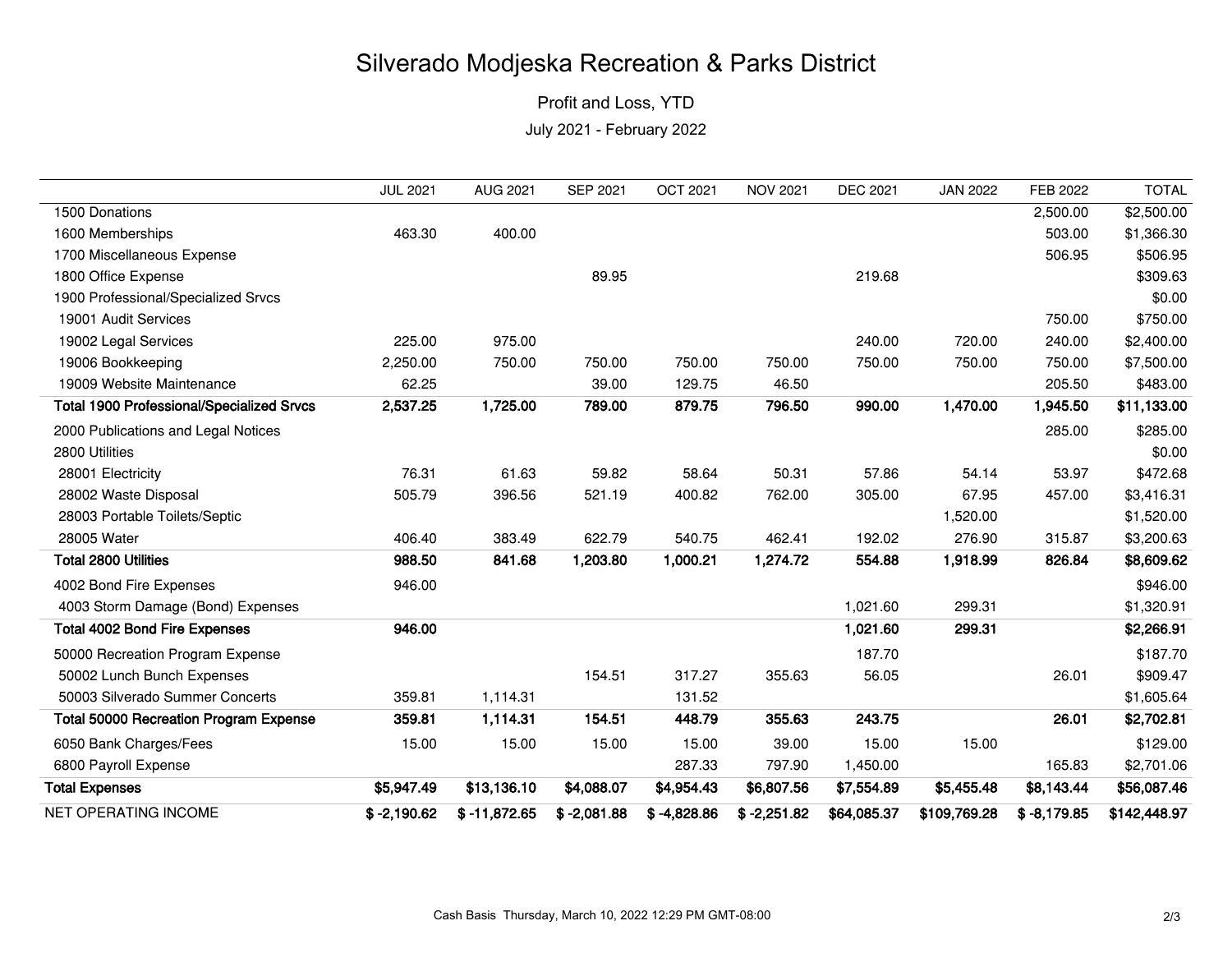Profit and Loss, YTD

July 2021 - February 2022

|                                     | <b>JUL 2021</b> | <b>AUG 2021</b> | <b>SEP 2021</b> | <b>OCT 2021</b> | <b>NOV 2021</b> | <b>DEC 2021</b> | <b>JAN 2022</b> | FEB 2022      | TOTAL        |
|-------------------------------------|-----------------|-----------------|-----------------|-----------------|-----------------|-----------------|-----------------|---------------|--------------|
| Other Expenses                      |                 |                 |                 |                 |                 |                 |                 |               |              |
| <b>Reconciliation Discrepancies</b> |                 |                 |                 |                 |                 |                 |                 | $-13.09$      | $$-13.09$    |
| <b>Total Other Expenses</b>         | \$0.00          | \$0.00          | \$0.00          | \$0.00          | \$0.00          | \$0.00          | \$0.00          | $$ -13.09$    | $$ -13.09$   |
| NET OTHER INCOME                    | \$0.00          | \$0.00          | \$0.00          | \$0.00          | \$0.00          | \$0.00          | \$0.00          | \$13.09       | \$13.09      |
| <b>NET INCOME</b>                   | $$ -2,190.62$   | $$ -11,872.65$  | $$ -2,081.88$   | $$ -4.828.86$   | $$ -2.251.82$   | \$64,085.37     | \$109,769.28    | $$ -8,166.76$ | \$142,462.06 |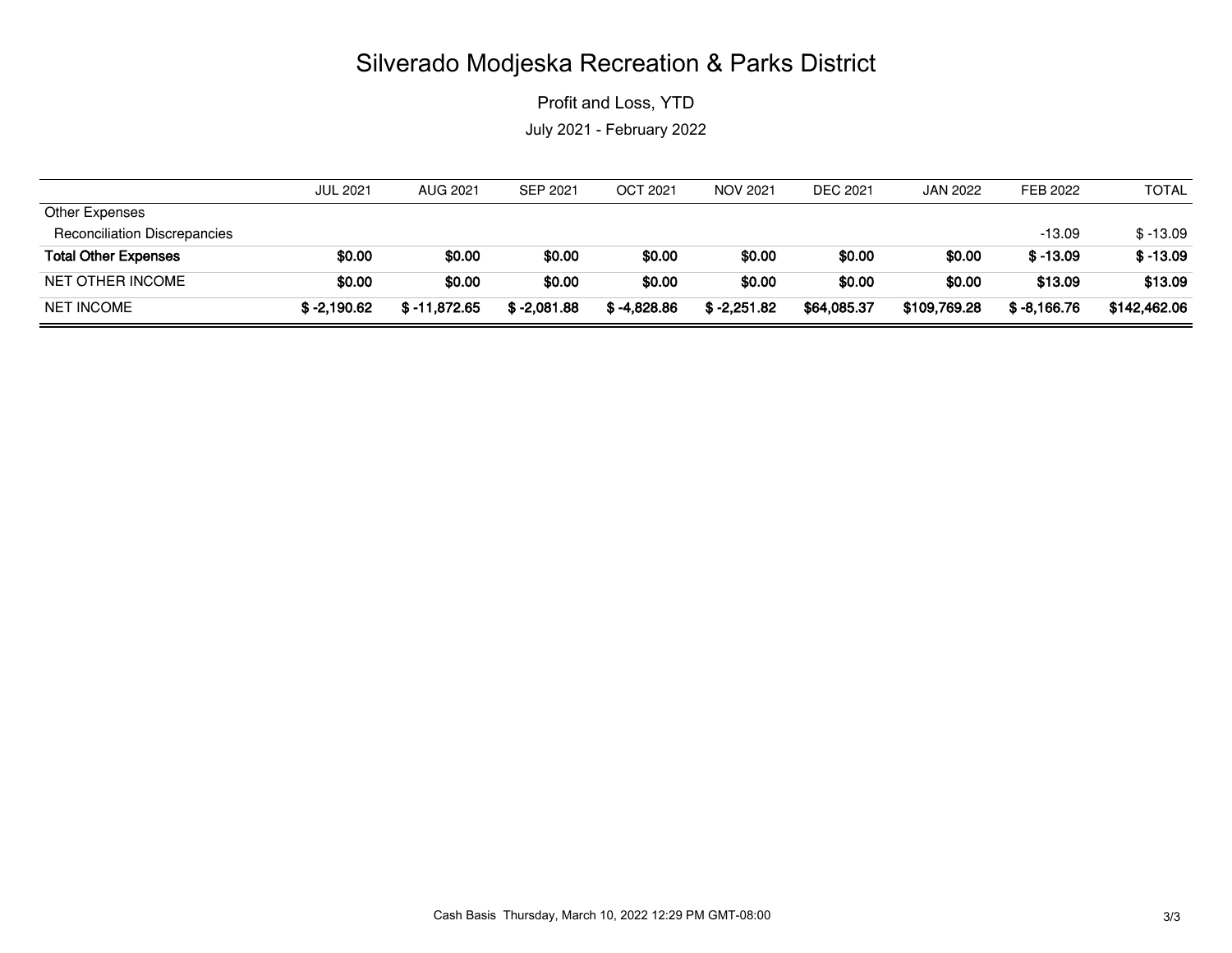#### Balance Sheet

As of February 28, 2022

|                                        | <b>TOTAL</b> |
|----------------------------------------|--------------|
| <b>ASSETS</b>                          |              |
| <b>Current Assets</b>                  |              |
| <b>Bank Accounts</b>                   |              |
| 8010 County Checking Account           | 176,935.28   |
| 8020 BofA Rec Checking Account         | 127,143.71   |
| <b>Total Bank Accounts</b>             | \$304,078.99 |
| <b>Accounts Receivable</b>             |              |
| 8210 Accounts Receivable               | 0.00         |
| <b>Total Accounts Receivable</b>       | \$0.00       |
| <b>Other Current Assets</b>            |              |
| 8040 Imprest Cash                      | 0.00         |
| 8050 Cash w/Trustee or Fiscal Agent    | 0.00         |
| 8160 Taxes Rec'd - Apport Accruals     | 0.00         |
| 8215 Insurance Receivable              | 0.00         |
| 8250 Interest Receivable               | 125.67       |
| 8400 Due From Other County Funds       | 0.00         |
| <b>Total Other Current Assets</b>      | \$125.67     |
| <b>Total Current Assets</b>            | \$304,204.66 |
| <b>Fixed Assets</b>                    |              |
| 4200 Capital Improvements              | 0.00         |
| 42001 Caretaker Mobile Home            | 0.00         |
| <b>Total 4200 Capital Improvements</b> | 0.00         |
| <b>Total Fixed Assets</b>              | \$0.00       |
| <b>Other Assets</b>                    |              |
| 8211 Interfund Receivable              | 215,898.37   |
| 82111 Loan to SCC (2nd Loan)           | 66,447.95    |
| Total 8211 Interfund Receivable        | 282,346.32   |
| <b>Total Other Assets</b>              | \$282,346.32 |
| <b>TOTAL ASSETS</b>                    | \$586,550.98 |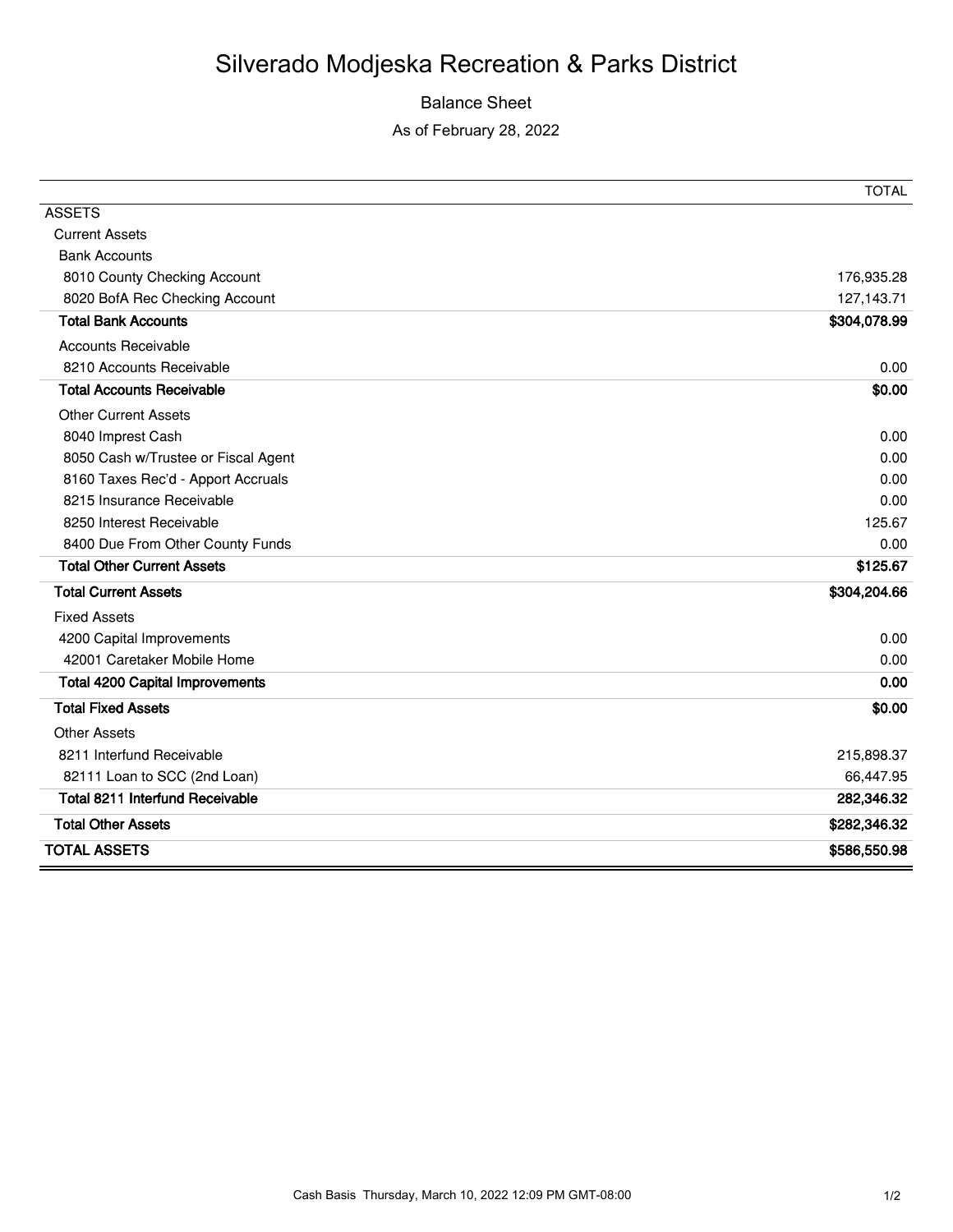### Balance Sheet

As of February 28, 2022

|                                        | <b>TOTAL</b> |
|----------------------------------------|--------------|
| <b>LIABILITIES AND EQUITY</b>          |              |
| Liabilities                            |              |
| <b>Current Liabilities</b>             |              |
| <b>Accounts Payable</b>                |              |
| 9010 Accounts Payable                  | 279.14       |
| 9025 Stale Dated Payable               | 0.00         |
| <b>Total Accounts Payable</b>          | \$279.14     |
| <b>Other Current Liabilities</b>       |              |
| 9001 CAPRI Stage Repair Funds          | 8,584.88     |
| 9110 Damage Deposit for Rental         | 0.00         |
| 9120 Development Deposits              | 13,600.00    |
| 9300 Due to Other County Funds         | 0.00         |
| 9380 Sales Tax Payable                 | 0.00         |
| <b>Total Other Current Liabilities</b> | \$22,184.88  |
| <b>Total Current Liabilities</b>       | \$22,464.02  |
| <b>Total Liabilities</b>               | \$22,464.02  |
| Equity                                 |              |
| 3000 Opening Bal Equity                | 0.00         |
| 3900 Retained Earnings                 | 52,100.48    |
| 9829 FBR Imprest Cash Funds            | 0.00         |
| 9990 Fund Balance-Unrestricted         | 369,524.42   |
| Net Income                             | 142,462.06   |
| <b>Total Equity</b>                    | \$564,086.96 |
| <b>TOTAL LIABILITIES AND EQUITY</b>    | \$586,550.98 |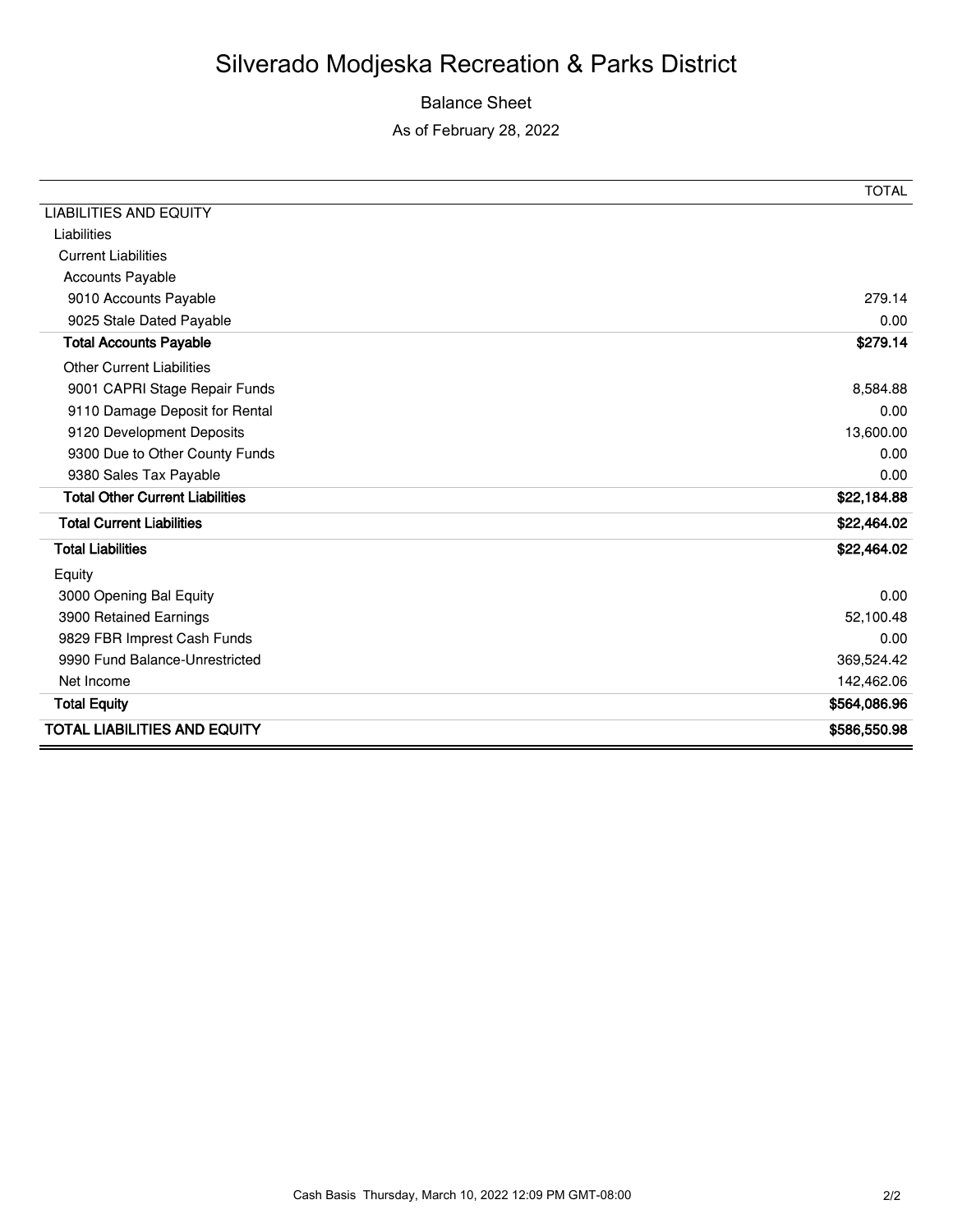## Transaction List by Vendor

February 2022

| <b>DATE</b>                 | <b>TRANSACTION TYPE</b>     | <b>NUM</b>           | <b>POSTING</b> | MEMO/DESCRIPTION              | <b>ACCOUNT</b>                 | <b>AMOUNT</b> |
|-----------------------------|-----------------------------|----------------------|----------------|-------------------------------|--------------------------------|---------------|
| AT&T                        |                             |                      |                |                               |                                |               |
| 02/01/2022                  | Check                       |                      | Yes            | 714-649-2850 460 6            | 8020 BofA Rec Checking Account | $-100.21$     |
|                             |                             |                      |                |                               |                                |               |
| <b>Bennett Design</b>       |                             |                      |                |                               |                                |               |
| 02/02/2022                  | Bill                        | 10822                | Yes            | 10822                         | 9010 Accounts Payable          | 51.75         |
| 02/09/2022                  | <b>Bill Payment (Check)</b> | 3507                 | Yes            |                               | 8020 BofA Rec Checking Account | $-205.50$     |
| <b>Clean Products</b>       |                             |                      |                |                               |                                |               |
| 02/09/2022                  | Bill                        | 751901               | Yes            |                               | 9010 Accounts Payable          | 389.95        |
| 02/09/2022                  | <b>Bill Payment (Check)</b> | 3516                 | Yes            |                               | 8020 BofA Rec Checking Account | $-389.95$     |
|                             |                             |                      |                |                               |                                |               |
| Cole & Huber, LLC           |                             |                      |                |                               |                                |               |
| 02/09/2022                  | Bill                        | 39047                | Yes            | Inv 38530                     | 9010 Accounts Payable          | 240.00        |
| 02/09/2022                  | <b>Bill Payment (Check)</b> | 3515                 | Yes            |                               | 8020 BofA Rec Checking Account | $-240.00$     |
| 02/09/2022                  | Bill                        |                      | Yes            |                               | 9010 Accounts Payable          | 240.00        |
| Cox Communications          |                             |                      |                |                               |                                |               |
| 02/23/2022                  | Expense                     | Auto Pay             | Yes            |                               | 8020 BofA Rec Checking Account | $-294.15$     |
|                             |                             |                      |                |                               |                                |               |
| <b>CSDA</b>                 |                             |                      |                |                               |                                |               |
| 02/25/2022                  | <b>Bill Payment (Check)</b> | 3518                 | Yes            |                               | 8020 BofA Rec Checking Account | $-503.00$     |
| Inter-Canyon League         |                             |                      |                |                               |                                |               |
| 02/16/2022                  | <b>Bill Payment (Check)</b> | 3512                 | Yes            | SMRPD Check Request Form 2/16 | 8020 BofA Rec Checking Account | $-2,500.00$   |
| 02/16/2022                  | Bill                        | <b>Check Request</b> | Yes            | SMRPD Check Request Form 2/16 | 9010 Accounts Payable          | 2,500.00      |
|                             |                             |                      |                |                               |                                |               |
| Irvine Ranch Water District |                             |                      |                |                               |                                |               |
| 02/22/2022                  | Expense                     | Auto Pay             | Yes            |                               | 8020 BofA Rec Checking Account | $-10.43$      |
| 02/23/2022                  | Expense                     | Auto Pay             | Yes            |                               | 8020 BofA Rec Checking Account | $-152.72$     |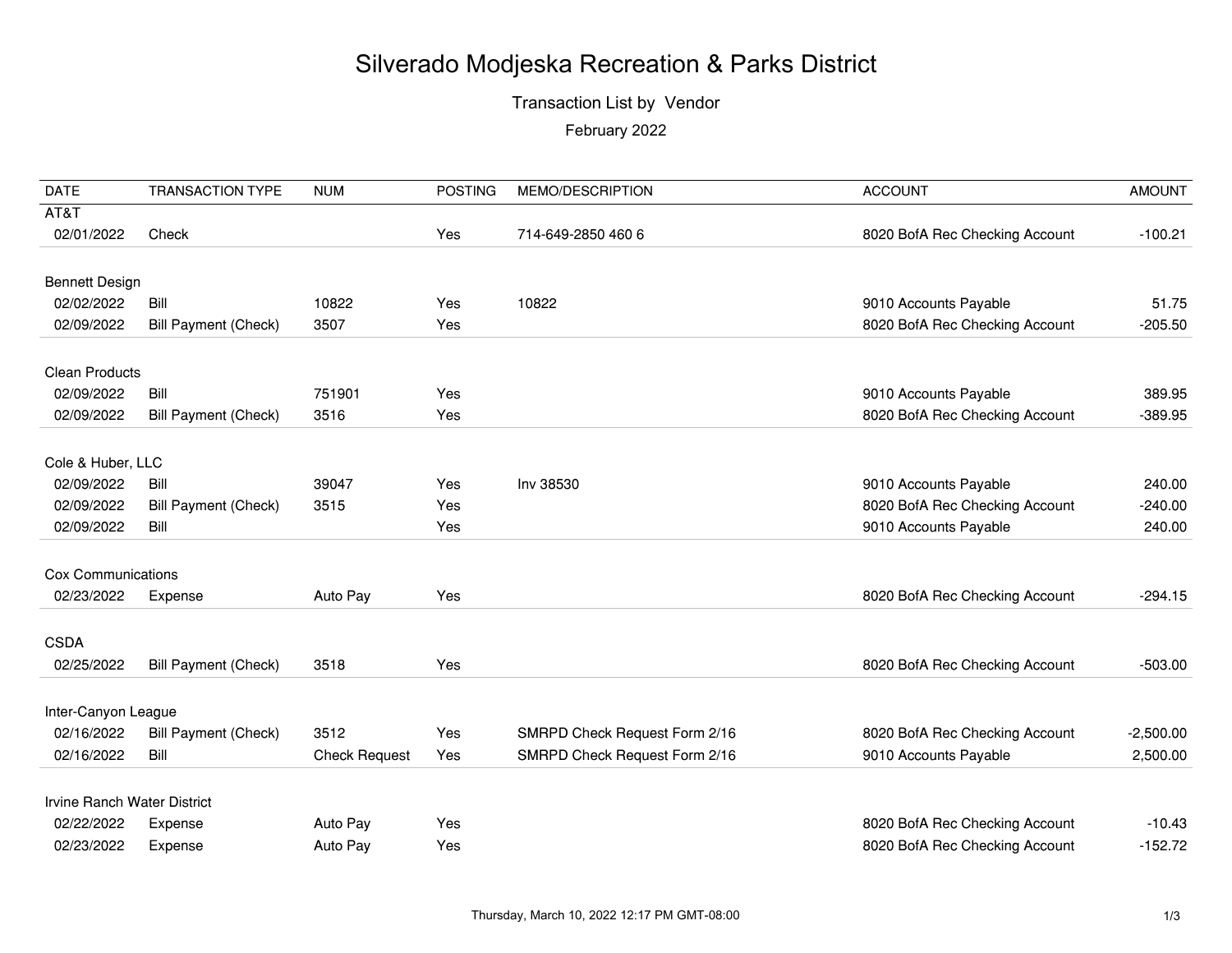Transaction List by Vendor

February 2022

| <b>DATE</b>                 | <b>TRANSACTION TYPE</b>       | <b>NUM</b>           | <b>POSTING</b> | MEMO/DESCRIPTION                                | <b>ACCOUNT</b>                 | <b>AMOUNT</b> |
|-----------------------------|-------------------------------|----------------------|----------------|-------------------------------------------------|--------------------------------|---------------|
| 02/23/2022                  | Expense                       | Auto Pay             | Yes            |                                                 | 8020 BofA Rec Checking Account | $-152.72$     |
|                             |                               |                      |                |                                                 |                                |               |
| <b>Isabell Kerins</b>       |                               |                      |                |                                                 |                                |               |
| 02/15/2022                  | <b>Bill Payment (Check)</b>   | 3509                 | Yes            | Out-of-Pocket Form                              | 8020 BofA Rec Checking Account | $-26.01$      |
| 02/15/2022                  | Bill                          | OOP Exp Form         | Yes            | Out-of-Pocket Form                              | 9010 Accounts Payable          | 26.01         |
|                             |                               |                      |                |                                                 |                                |               |
| Lang Newspapers             |                               |                      |                |                                                 |                                |               |
| 02/28/2022                  | Expense                       | Auto Pay             | Yes            |                                                 | 8020 BofA Rec Checking Account | $-285.00$     |
|                             |                               |                      |                |                                                 |                                |               |
| <b>Laurel Ward</b>          |                               |                      |                |                                                 |                                |               |
| 02/20/2022                  | <b>Bill Payment (Check)</b>   | 3514                 | Yes            | Reim Facility Use on 12/26/21                   | 8020 BofA Rec Checking Account | $-100.00$     |
| 02/20/2022                  | Bill                          | <b>Check Request</b> | Yes            | Reim Facility Use on 12/26/21                   | 9010 Accounts Payable          | 100.00        |
|                             |                               |                      |                |                                                 |                                |               |
| <b>National Payroll</b>     |                               |                      |                |                                                 |                                |               |
| 02/25/2022                  | Expense                       | Auto Pay             | Yes            |                                                 | 8020 BofA Rec Checking Account | $-136.87$     |
| 02/25/2022                  | Expense                       | Auto Pay             | Yes            |                                                 | 8020 BofA Rec Checking Account | $-28.96$      |
|                             |                               |                      |                |                                                 |                                |               |
|                             | One Counted Finch Bookkeeping |                      |                |                                                 |                                |               |
| 02/20/2022                  | <b>Bill Payment (Check)</b>   | 3513                 | Yes            | January Services                                | 8020 BofA Rec Checking Account | $-750.00$     |
| 02/20/2022                  | Bill                          | 22-SMRPD01           | Yes            | January Services                                | 9010 Accounts Payable          | 750.00        |
|                             |                               |                      |                |                                                 |                                |               |
| Robert W. Johnson, CPA      |                               |                      |                |                                                 |                                |               |
| 02/15/2022                  | <b>Bill Payment (Check)</b>   | 3508                 | Yes            | State Controller's Financial Transaction Report | 8020 BofA Rec Checking Account | $-750.00$     |
| Silverado Children's Center |                               |                      |                |                                                 |                                |               |
|                             |                               |                      |                |                                                 |                                |               |
| 02/22/2022                  | Journal Entry                 | 29                   | Yes            | Transfer of \$50,000 from Covid Grant           |                                |               |
| Southern California Edison  |                               |                      |                |                                                 |                                |               |
| 02/24/2022                  |                               | Auto Pay             | Yes            |                                                 |                                | $-53.97$      |
|                             | Expense                       |                      |                |                                                 | 8020 BofA Rec Checking Account |               |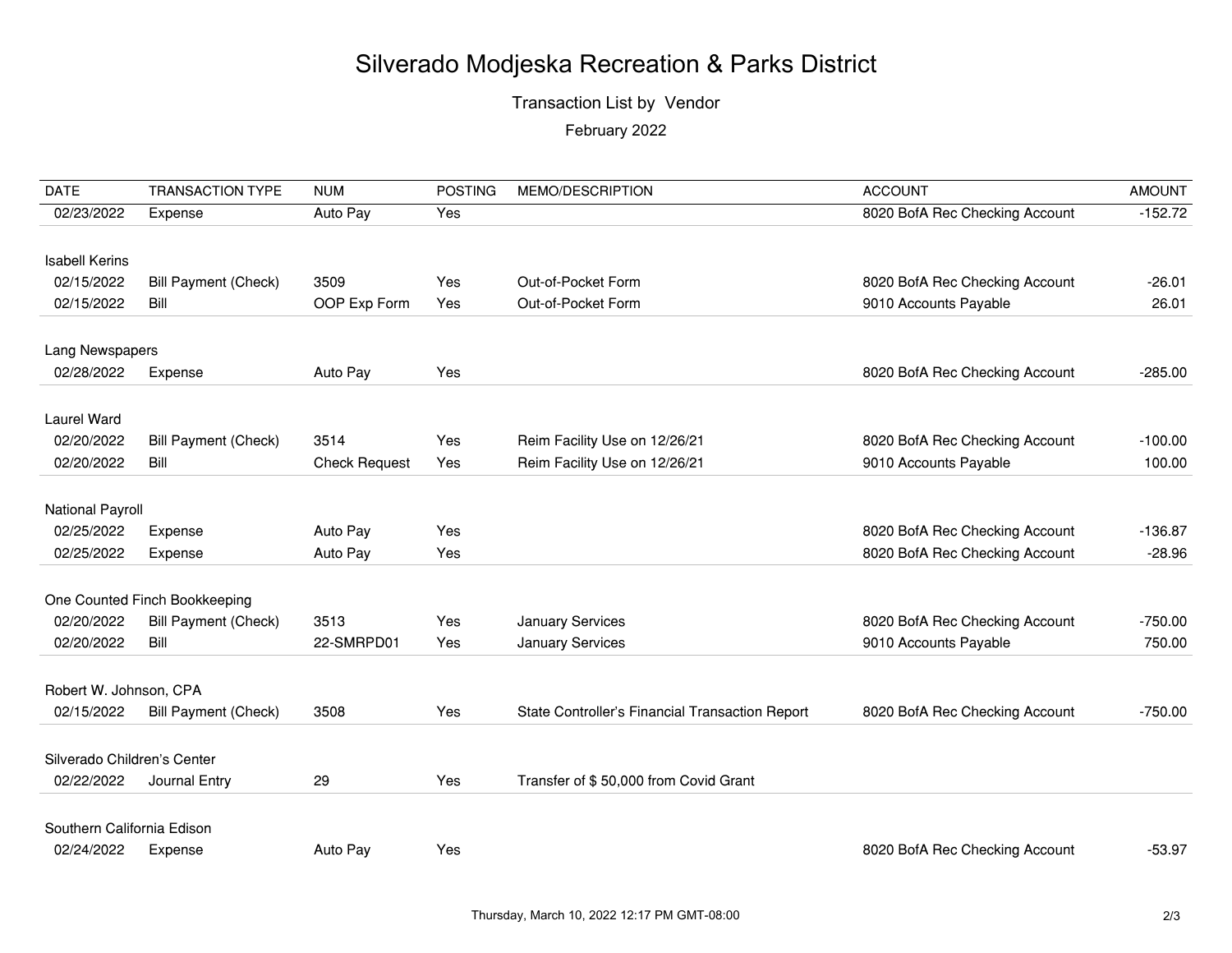## Transaction List by Vendor February 2022

| <b>DATE</b>                   | <b>TRANSACTION TYPE</b>     | <b>NUM</b>  | <b>POSTING</b> | MEMO/DESCRIPTION                   | <b>ACCOUNT</b>                 | <b>AMOUNT</b> |
|-------------------------------|-----------------------------|-------------|----------------|------------------------------------|--------------------------------|---------------|
| <b>Specialized Tree Works</b> |                             |             |                |                                    |                                |               |
| 02/02/2022                    | Bill                        | 8922        | Yes            | 2022 Maint SMRPD, January Services | 9010 Accounts Payable          | 600.00        |
| 02/15/2022                    | <b>Bill Payment (Check)</b> | 3510        | Yes            | 2022 Maint SMRPD, January Services | 8020 BofA Rec Checking Account | $-600.00$     |
| Tustin Awards, Inc.           |                             |             |                |                                    |                                |               |
| 02/16/2022                    | <b>Bill Payment (Check)</b> | 3511        | Yes            | Caste Brass Plaque                 | 8020 BofA Rec Checking Account | -506.95       |
| 02/16/2022                    | Bill                        | OOP Expense | Yes            | Caste Brass Plaque                 | 9010 Accounts Payable          | 506.95        |
| Waste Management of OC        |                             |             |                |                                    |                                |               |
| 02/22/2022                    | Expense                     | Auto Pay    | Yes            |                                    | 8020 BofA Rec Checking Account | $-305.00$     |
| 02/28/2022                    | Expense                     | Auto Pay    | Yes            |                                    | 8020 BofA Rec Checking Account | $-152.00$     |